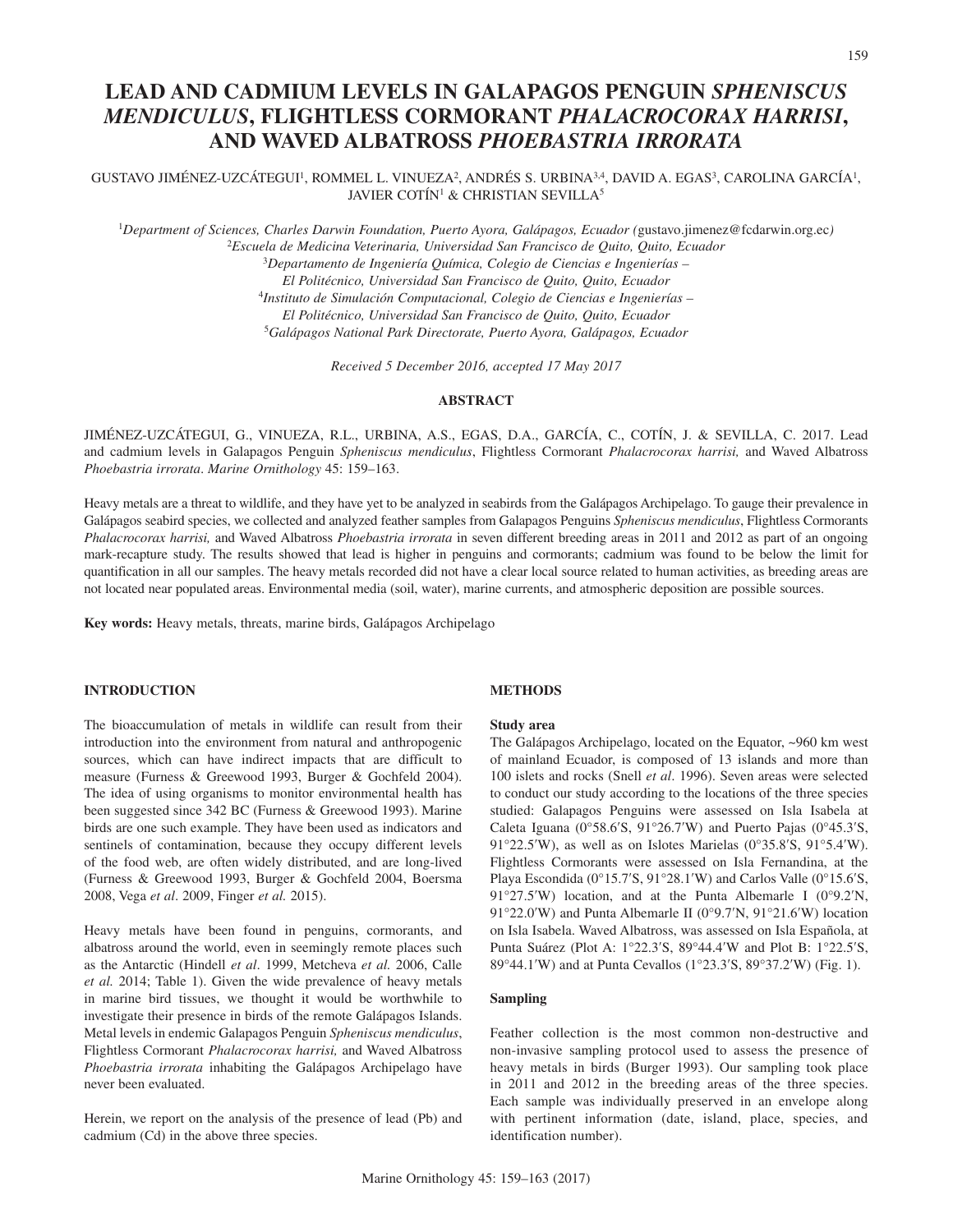The effort was part of an ongoing mark-recapture study, in which biological and clinical data are taken before marking each individual. All samples collected in this research were taken from live individuals prior to marking and releasing. Secondary feathers were collected from the wings of cormorants and albatross, while tail feathers were sampled from penguins. The same methodology was applied to both juveniles and adults.

#### **Laboratory analysis**

The analyses were performed in the laboratory of the Department of Chemical Engineering at Universidad San Francisco de Quito (USFQ), Quito, Ecuador, using the US EPA (United States Environmental Protection Agency 2007) method 7 000B. Each feather was cut into small pieces of approximately 1 cm  $\times$  1 cm and labeled according to species and the place where they were collected (Table 1). Samples were weighed in a beaker. Nitric acid  $(HNO<sub>3</sub>, 50%)$  was added to the seven samples according to their weight (Table 1) and heated for digestion for ~25 min (Niazi & Littlejohn 1993, Barbieri *et al.* 2010). As a control measure, the cadmium analysis was performed twice. In the second analysis, we used a smaller amount of each sample (Table 1).

Calibrations were performed by successively diluting a base solution of lead (995 ppm, Inorganic Ventures, Christiansburg VA) and cadmium (1 000 ppm, AccuStandard, New Haven CT). These calibrations were also conducted to achieve a final concentration of 5% nitric acid.

The concentrations of these elements were determined using an atomic absorption spectrophotometer (Buck Scientific, model 210 VGP, Norwalk CT) equipped with an air/acetylene flame. The primary wavelengths of the hollow-cathode lead and cadmium lamps were 283.3 nm and 228.9 nm, respectively. The detection ranges were 0.08–20.00 ppm for lead and 0.01–2.00 ppm for cadmium. The calibration curve was obtained with triplicate measurements for each standard, yielding a calibration curve of  $y = 0.0146x + 0.0026$  ( $R^2 = 0.9990$ ) for lead and  $y = 0.171x + 0.0047$  $(R^2 = 0.9995)$  for cadmium.



**Fig. 1.** Galapagos Penguins (GAPE), Flightless Cormorants (FLCO), and Waved Albatross (WAAL) breeding colonies sampled in 2011 and 2012 in the Galápagos Archipelago; GAPE, FLCO, WAAL = number of individuals captured.

## **RESULTS AND DISCUSSION**

By using the calibration curve obtained for lead, as well as the dilution factor and the mass of the feathers in the sample, it was possible to determine the lead concentration in the Galapagos Penguin and Flightless Cormorant in five different areas. The lead results for Waved Albatross in Punta Cevallos and Punta Suárez were below the limit of detection of the calibration curve (Table 1).

Our results showed that the lead concentrations recorded in Galapagos Penguins were higher than in other penguin species, but mid-range compared with cormorants (Table 1). It was surprising that the results from less frequently visited areas, such as Islotes Marielas (penguins), Puerto Pajas (penguins), and Punta Albemarle (cormorants) produced the highest concentrations of this metal. In albatross, places with higher boat-traffic, such as Punta Suárez, produced values below the limit of detection (LOD). Therefore, to analyze the sources of lead, we tracked the movement and foraging distance of the three species.

Galapagos Penguins remain near their breeding areas, traveling 1–24 km from their nest site on a daily basis (Steinfurth *et al*. 2008); during non-breeding periods, they have been found 27–59 km away from their nests (Boersma *et al*. 2013). Flightless Cormorants also travel locally, being found within a 53 km range of their nesting areas (Larrea 2007). In contrast, Waved Albatross occur widely in the waters of the Humboldt Current, from at least El Chocó (Colombia) southward to northern Chile (Awkerman *et al*. 2014). Regarding the results found for lead, we expected that albatross would have the highest concentration of the species we studied, because they have more anthropogenic interactions, spending most of their lives in the productive waters off the west coast of South America, where there are industrial, semi-industrial, and artisanal fishing boats (Jiménez-Uzcátegui *et al*. 2006) and other sources of lead. However, the concentrations of lead found in albatross were below the LOD. We are at a loss as to why the highest levels of lead were found in penguins and cormorants, compared with albatross; also, we cannot explain why the levels of lead among Galapagos Penguins were higher than those found in other penguin species to date. In some way, food must be a source of both remote (e.g., Sun & Xie 2001) and local contamination, since it has been recorded in volcanic material (Teasdale *et al.* 2005).

Regarding cadmium, we found that the concentrations in Galapagos Penguins, Flightless Cormorants, and Waved Albatross were lower than in other seabird species studied to date (Table 1), i.e., the different assays provided absorbance values below the LOD. That was somewhat surprising, given that cadmium is found in the ocean, at levels that vary, depending on the region, the currents, and the upwellings (Delaney *et al*. 1993, Abouchami *et al*. 2014), and upwellings occur close to Galápagos (Hayes & Baker 1989). Cadmium has been found in Galápagos corals at lower concentrations in deeper areas (Abouchami *et al*. 2014). To better interpret our results, further research is needed on both cadmium and lead levels in penguin and cormorant prey species of the Galápagos Islands.

In conclusion, our results provide the first data on metal concentrations in feathers of Galapagos Penguins, Flightless Cormorants, and Waved Albatross. In our study, the concentrations of lead seemed to derive not from local human sources but from natural sources, or from distant human sources carried to the area by marine currents or atmospheric deposition (Duce *et al*. 1991, Delaney *et al*. 1993, Sun & Xie 2001). The levels of these metals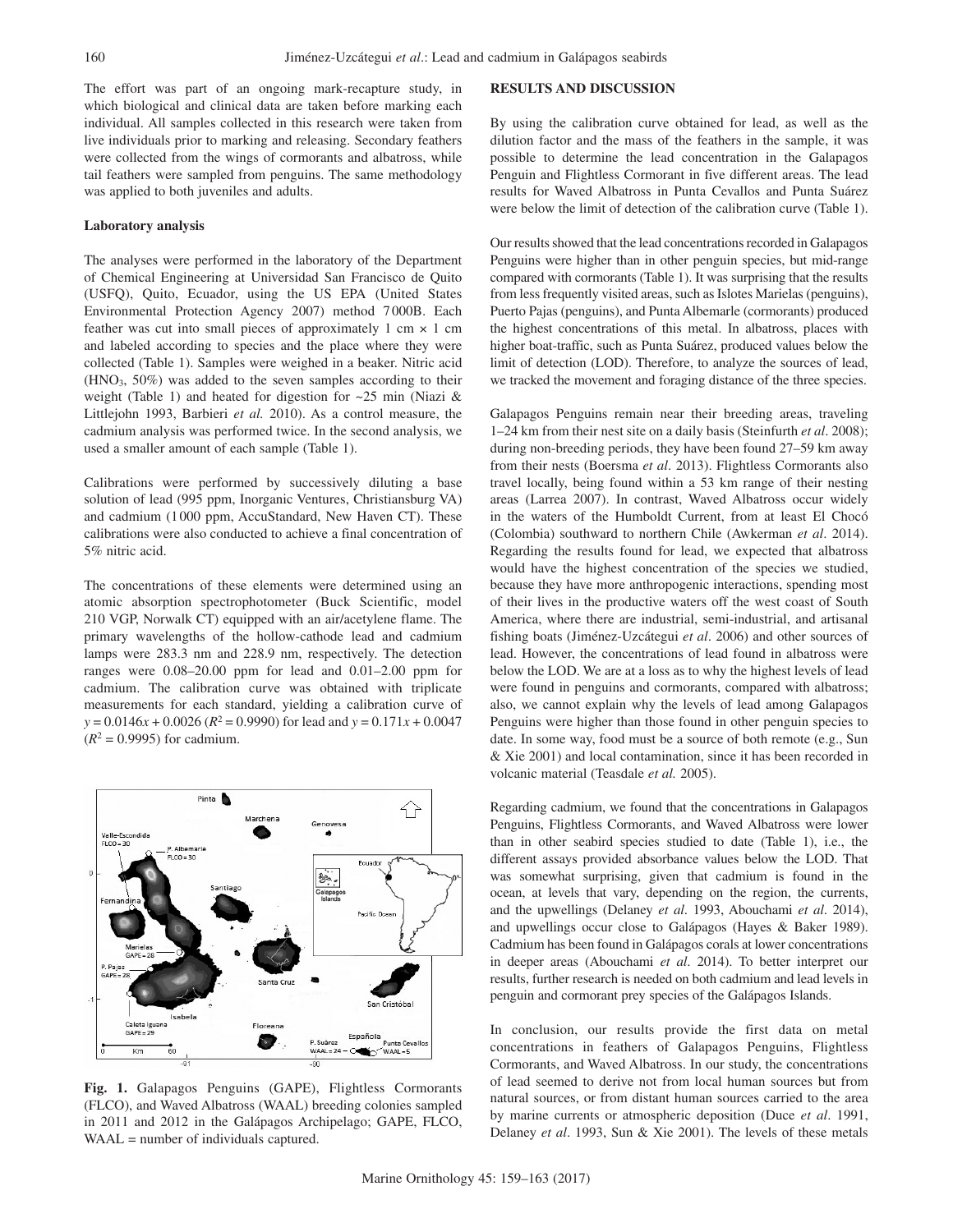| TABLE 1                                                                                                           |
|-------------------------------------------------------------------------------------------------------------------|
| Samples, methodology, and lead (Pb) and cadmium (Cd) concentrations in feathers of Galapagos Penguins, Flightless |
| Cormorants, and Waved Albatross in the Galápagos (GPS) archipelago compared with results from other studies       |

| <b>Species</b>                                                 | Location                               | No. feathers<br>(individuals) | Weight 1<br>$(g)$ <sup>a</sup> | Digestion 1<br>$HNO3$ Vol<br>$50\%$ (mL) <sup>a</sup> | Weight 2<br>$(g)$ <sup>a</sup> | Digestion 2<br>$HNO3$ Vol<br>$50\%$ (mL) <sup>a</sup> | Mean $\pm$ SD (ppm) |                                                                                       |                              |
|----------------------------------------------------------------|----------------------------------------|-------------------------------|--------------------------------|-------------------------------------------------------|--------------------------------|-------------------------------------------------------|---------------------|---------------------------------------------------------------------------------------|------------------------------|
|                                                                |                                        |                               |                                |                                                       |                                |                                                       | Pb                  | C <sub>d</sub>                                                                        | <b>Source</b>                |
| Galapagos<br>Penguin<br>Spheniscus<br>mendiculus               | Caleta Iguana,<br>GPS, Ecuador         | 64 (29)                       | 0.1645                         | 20                                                    | 0.0366                         | 20                                                    | $55.5 \pm 27.80$    | $\text{LOD}^{\text{b}}$                                                               | This study                   |
|                                                                | Puerto Pajas,<br>GPS, Ecuador          | 54 (28)                       | 0.1281                         | 20                                                    | 0.0303                         | 20                                                    | $71.3 \pm 35.60$    | <b>LOD</b>                                                                            |                              |
|                                                                | Marielas,<br>GPS, Ecuador              | 53 (28)                       | 0.0946                         | 20                                                    | 0.0438                         | 20                                                    | $193.0 \pm 48.30$   | <b>LOD</b>                                                                            |                              |
| Little Penguin<br>Eudyptula minor                              | St. Kilda,<br>Victoria, Australia      |                               |                                |                                                       |                                |                                                       | $0.42 \pm 0.20$     | $0.04 \pm 0.02$                                                                       | Finger et al.<br>2015        |
|                                                                | Phillip Island,<br>Victoria, Australia |                               |                                |                                                       |                                |                                                       | $0.08 \pm 0.03$     | $0.04 \pm 0.03$                                                                       | Finger <i>et al.</i><br>2015 |
|                                                                | Notch Island.<br>Victoria, Australia   |                               |                                |                                                       |                                |                                                       | $0.10 \pm 0.05$     | $0.06 \pm 0.02$                                                                       | Finger et al.<br>2015        |
| African Penguin<br>S. demersus                                 | Biopark Zoom,<br>Torino, Italy         |                               |                                |                                                       |                                |                                                       | $0.535 \pm 0.233$   | $0.152 \pm 0.080$ Squadrone <i>et</i><br>$0.698 \pm 0.517$ $0.192 \pm 0.056$ al. 2016 |                              |
| Adelie Penguin<br>Pygoscelis adeliae                           | East Antarctica                        |                               |                                |                                                       |                                |                                                       | $0.28 \pm 0.07$     | $0.20 \pm 0.09$                                                                       | Honda et al.<br>1986         |
|                                                                | Avian Island,<br>Antarctica            |                               |                                |                                                       |                                |                                                       | $0.14 \pm 0.21$     | $0.04 \pm 0.02$                                                                       | Jerez et al.<br>2011         |
| Gentoo Penguin<br>P. papua                                     | King George<br>Island, Antarctica      |                               |                                |                                                       |                                |                                                       | $0.51 \pm 0.46$     |                                                                                       | Jerez et al.<br>2011         |
|                                                                | King George<br>Island, Antarctica      |                               |                                |                                                       |                                |                                                       |                     | $0.03 \pm 0.03$                                                                       | Brasso et al.<br>2013        |
| Chinstrap Penguin Ronge Island,<br>P. antarctica               | Antarctica                             |                               |                                |                                                       |                                |                                                       | $0.14 \pm 0.09$     | $0.10 \pm 0.05$                                                                       | Jerez et al.<br>2011         |
| Flightless<br>Cormorant<br>Phalacrocorax<br>harrisi            | Valle-Escondida,<br>GPS, Ecuador       | 47(30)                        | 0.8046                         | 30                                                    | 0.0586                         | 30                                                    | $17.00 \pm 8.51$    | <b>LOD</b>                                                                            | This study                   |
|                                                                | Punta Albemarle,<br>GPS, Ecuador       | 47 (30)                       | 10.719                         | 40                                                    | 0.1094                         | 30                                                    | $42.60 \pm 8.52$    | <b>LOD</b>                                                                            |                              |
| Double-crested<br>Cormorant<br>Ph. auritus                     | Agassiz Wildlife<br>Refuge, MN, USA    |                               |                                |                                                       |                                |                                                       | $1930 \pm 310$      | $957 \pm 167$                                                                         | Burger &<br>Gochfeld<br>1994 |
| <b>Great Cormorant</b><br>Ph. carbo                            | Fish Farm, Serbia                      |                               |                                |                                                       |                                |                                                       | $29.92 \pm 0.00$    |                                                                                       | Skoric et al.<br>2012        |
| <b>Waved Albatross</b><br>Phoebastria<br>irrorata              | Punta Cevallos.<br>GPS, Ecuador        | 5(5)                          | 0.1331                         | 20                                                    | 0.0198                         | 20                                                    | <b>LOD</b>          | <b>LOD</b>                                                                            | This study                   |
|                                                                | Punta Suárez,<br>GPS, Ecuador          | 31(24)                        | 12.384                         | 50                                                    | 0.004                          | 20                                                    | <b>LOD</b>          | <b>LOD</b>                                                                            |                              |
| Black-footed<br>Albatross<br>Phoebastria<br>nigripes           | Midway Atoll,<br>North Pacific         |                               |                                |                                                       |                                |                                                       | 0.973               | 0.152                                                                                 | Burger &<br>Gochfeld<br>2000 |
| Wandering<br>Albatross<br>Diomedea exulans                     | Bird Island,<br>South Georgia          |                               |                                |                                                       |                                |                                                       | <b>LOD</b>          | 0.317                                                                                 | Anderson et<br>al. 2010      |
| Grey-headed<br><b>Albatross</b><br>Thalassarche<br>chrysostoma | Bird Island,<br>South Georgia          |                               |                                |                                                       |                                |                                                       | <b>LOD</b>          | 0.196                                                                                 | Anderson et<br>al. 2010      |
| Black-browed<br>Albatross<br>T. melanophris                    | Bird Island.<br>South Georgia          |                               |                                |                                                       |                                |                                                       | <b>LOD</b>          | 0.578                                                                                 | Anderson et<br>al. 2010      |
|                                                                | Patagonian Shield,<br>Argentina        |                               |                                |                                                       |                                |                                                       | 4.31                | $0.2\,$                                                                               | Seco Pon et<br>al. 2011      |

<sup>a</sup> Numerals 1 and 2 refer to the first and second Cd analysis for control (weight of feathers [g] and digestion [mL]), because the results (ppm) were LOD; confirmed from both analyses.

 $b$  LOD = below the limit of detection.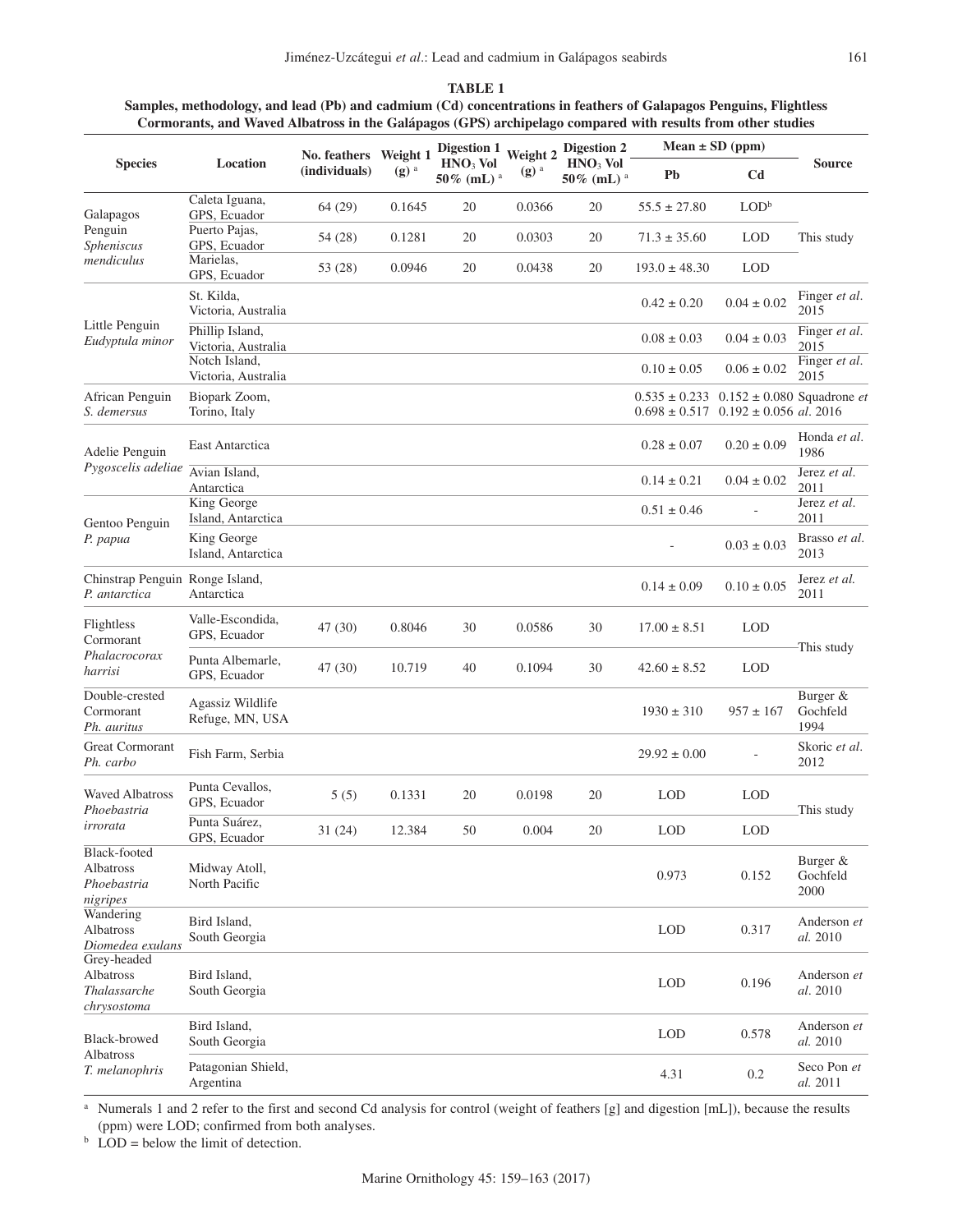in tissues of the studied species were low; thus, this issue currently is not critical to the well-being of these populations. However, the occasional monitoring for these metals is warranted, as the planet undergoes rapid environmental change during the Anthropocene.

# **ACKNOWLEDGMENTS**

We would like to thank the Galápagos National Park Directorate and the Charles Darwin Foundation. We would also like to thank the donors to the Galapagos Conservation Trust, The Truell Charitable Foundation, the Penguin Fund of Japan, and Mr. Seishi Sakamoto. We are grateful to our collaborators and the more than 60 assistants and volunteers who helped with the research from 2009 to 2015, mainly Manuel Masaquisa, Freddy Villalva, Franklin Gil, Wilman Valle, Patricio Carrera, Ainoa Nieto, and Alba Costales. We also thank Inti Keith for correcting the grammar of an earlier version of this article. Thanks to the reviewers, especially to R. Furness and D. Ainley, for their helpful comments on this manuscript. This publication is the contribution number 2 163 of the Charles Darwin Foundation for the Galápagos Islands.

# **REFERENCES**

- ABOUCHAMI, W., GALER, S.J.G., DE BAAR, H.J.W., ET AL. 2014. Biogeochemical cycling of cadmium isotopes in the Southern Ocean along the Zero Meridian. *Geochimica et Cosmochimica Acta* 127: 348-367. doi:10.1016/j. gca.2013.10.022
- ANDERSON, O.R.J., PHILLIPS, R.A., SHORE, R.F., MCGILL, R.A.R., MCDONALD, R.A. & BEARHOP, S. 2010. Element patterns in albatrosses and petrels: influence of trophic position, foraging range, and prey type. *Environmental Pollution* 158: 98-107. [doi:10.1016/j.envpol.2009.07.040](http://dx.doi.org/10.1016/j.envpol.2009.07.040)
- AWKERMAN, J.A., CRUZ, S., PROAÑO, C., ET AL. 2014. Small range and distinct distribution in a satellite breeding colony of the critically endangered waved albatross*. Journal of Ornithology* 155: 367-378. [doi:10.1007/s10336-013-1013-9](http://dx.doi.org/10.1007/s10336-013-1013-9)
- BARBIERI, E., PASSOS, E.A., FILIPPINI, A., DOS SANTOS, I.S. & GARCIA, C.A.B. 2010. Assessment of trace metal concentration in feathers of seabirds (*Larus dominicans*) sampled in the Florianapolis, SC, Brazilian coast. *Environmental Monitoring and Assessment* 169: 631-638. doi:10.1007/s10661- 009-1202-4
- BRASSO, R.L., DRUMMOND, B.E., BORRETT, S.R., CHIARADIA, A., POLITO, M.J. & REY, A.R. 2013. Unique pattern of molt leads to low intraindividual variation in feather mercury concentrations in penguins. *Environmental Toxicology and Chemistry* 32: 2331-2334. doi:10.1002/etc.2303
- BOERSMA, P.D., STEINFURTH, A., MERLEN, G., JIMÉNEZ-UZCÁTEGUI, G., VARGAS, F.H. & PARKER, P.G. 2013. Galapagos Penguin (*Spheniscus mendiculus*). In: GARCIA BORBOROGLU, P. & BOERSMA, P.D. (Eds.) *Penguins: Natural History and Conservation*. Seattle, WA: University of Washington Press.
- BOERSMA, P.D. 2008. Penguins as marine sentinel. *BioScience* 58: 597-607 doi:10.1641/B580707.
- BURGER, J. 1993. Metals in avian feathers: bioindicators of environmental pollution. *Reviews Environmental Toxicology* 5: 203-311.
- BURGER, J. & GOCHFELD, M. 2004. Marine birds as sentinels of environmental pollution. *EcoHealth* 1: 263-274. doi:10.1007/ s10393-004-0096-4
- BURGER, J. & GOCHFELD, M. 2000. Metals in albatross feathers from Midway Atoll. *Environmental Research* 82: 207-221.
- BURGER, J. & GOCHFELD, M. 1994. Heavy metal and selenium levels in birds at Agassiz National Wildlife refuge, Minnesota: Food Chain difference. *Environmental Monitoring and Assessment* 43: 267-282. doi:[10.1007/BF00394454](https://doi.org/10.1007/BF00394454)
- CALLE, P., ALVARADO, O., MONSERRATE, L., CEVALLOS, J.M., CALLE, N. & ALAVA, J.J. 2014. Mercury accumulation in sediments and seabird feathers from the Antarctic Peninsula. *Marine Pollution Bulletin* 91: 410-417. [doi:10.1016/j.](http://dx.doi.org/10.1016/j.marpolbul.2014.10.009) [marpolbul.2014.10.009](http://dx.doi.org/10.1016/j.marpolbul.2014.10.009)
- DUCE, R.A., LISS, P.S., MERRILL, J.T., ET AL. 1991. The atmospheric input of trace species to the World Ocean. *Global biogeochemical cycles* 5: 193-259. [doi:10.1029/91GB01778](http://dx.doi.org/10.1029/91GB01778)
- DELANEY, M.L., LINN, L.J. & DRUFFEL, E.R.M. 1993. Seasonal cycles of manganese and cadmium in coral from Galápagos Islands. *Geochimica et Cosmochimica Acta* 57: 347-354.
- FURNESS, R.W. & GREENWOOD, J.J.D. (Eds.). 1993. *Birds as Monitors of Environmental Change*. London, UK: Chapman and Hall.
- FINGER, A., LAVERS, J.L., DANN, P., ET AL. 2015. The Little Penguin (*Eudyptula minor*) as an indicator of coastal trace metal pollution. *Environmental Pollution* 205: 365-377. [doi:10.1016/j.](http://dx.doi.org/10.1016/j.envpol.2015.06.022) [envpol.2015.06.022](http://dx.doi.org/10.1016/j.envpol.2015.06.022)
- HAYES, F.E. & BAKER, W.S. 1989. Seabird distribution at sea in the Galapagos Islands: Environmental correlations and associations with upwelled Water. *Colonial Waterbirds* 12: 60-66.
- HINDELL, M.A., BROTHERS, N. & GALES, R. 1999. Mercury and cadmium concentrations in the tissues of three species of southern albatross. *Polar Biology* 22: 102-108.
- HONDA, K., YAMAMOTO, Y., HIDAKA, H. & TATSUKAWA, R. 1986. Heavy metal accumulations in Adelie penguin*, Pygoscelis adeliae*, and their variations with the reproductive processes. Tokyo, Japan: Memoirs of National Institute Polar Research*.* 40: 443-453.
- JEREZ, S., MOTAS, M., PALACIOS, M.J., VALERA, F., CUERVO, J.J. & BARBOSA, A. 2011. Concentration of trace elements in feathers of three Antarctic penguins: geographical and interspecific differences. *Environmental Pollution* 159: 2412- 2419. [doi:10.1016/j.envpol.2011.06.036](http://dx.doi.org/10.1016/j.envpol.2011.06.036)
- JIMÉNEZ-UZCÁTEGUI, G., MANGEL, J., ALFARO-SHIGUETO, J. & ANDERSON, D.J. 2006. Fishery bycatch of the waved albatross *P. irrorata*, a need for implementation of agreements. *Galapagos Research* 64: 7-9.
- LARREA, C. 2007. *Movimiento, dispersión y éxito reproductive del comorán no volador Phalacrocorax harrisi, en las islas Galápagos*. Biology undergraduate thesis. Quito, Ecuador: Pontificia Universidad Católica del Ecuador.
- METCHEVA, R., YURUKOVA, L., TEODORAVA, S. & NIKOLOVA, E. 2006. The penguin feathers as bioindicator of Antarctica environmental state. *Science of Total Environmental* 362: 259-265. [doi:10.1016/j.scitotenv.2005.05.008](http://dx.doi.org/10.1016/j.scitotenv.2005.05.008)
- NIAZI, S.B. & LITTLEJOHN, D. 1993. Rapid partial digestion of biological tissues with nitric acid for the determination of trace elements by atomic spectrometry. *Analyst* 118: 821-825. doi:10.1039/AN9931800821
- SECO PON, J.P., BELTRAMEC, O., MARCOVECCHIO, J., FAVERO, M. & GANDINI, P. 2011. Trace metals (Cd, Cr, Cu, Fe, Ni, Pb, and Zn) in feathers of Black-browed Albatross *Thalassarche melanophrys* attending the Patagonian Shelf. *Marine Environmental Research* 72: 40-45. [doi:10.1016/j.](http://dx.doi.org/10.1016/j.marenvres.2011.04.004) [marenvres.2011.04.004](http://dx.doi.org/10.1016/j.marenvres.2011.04.004)